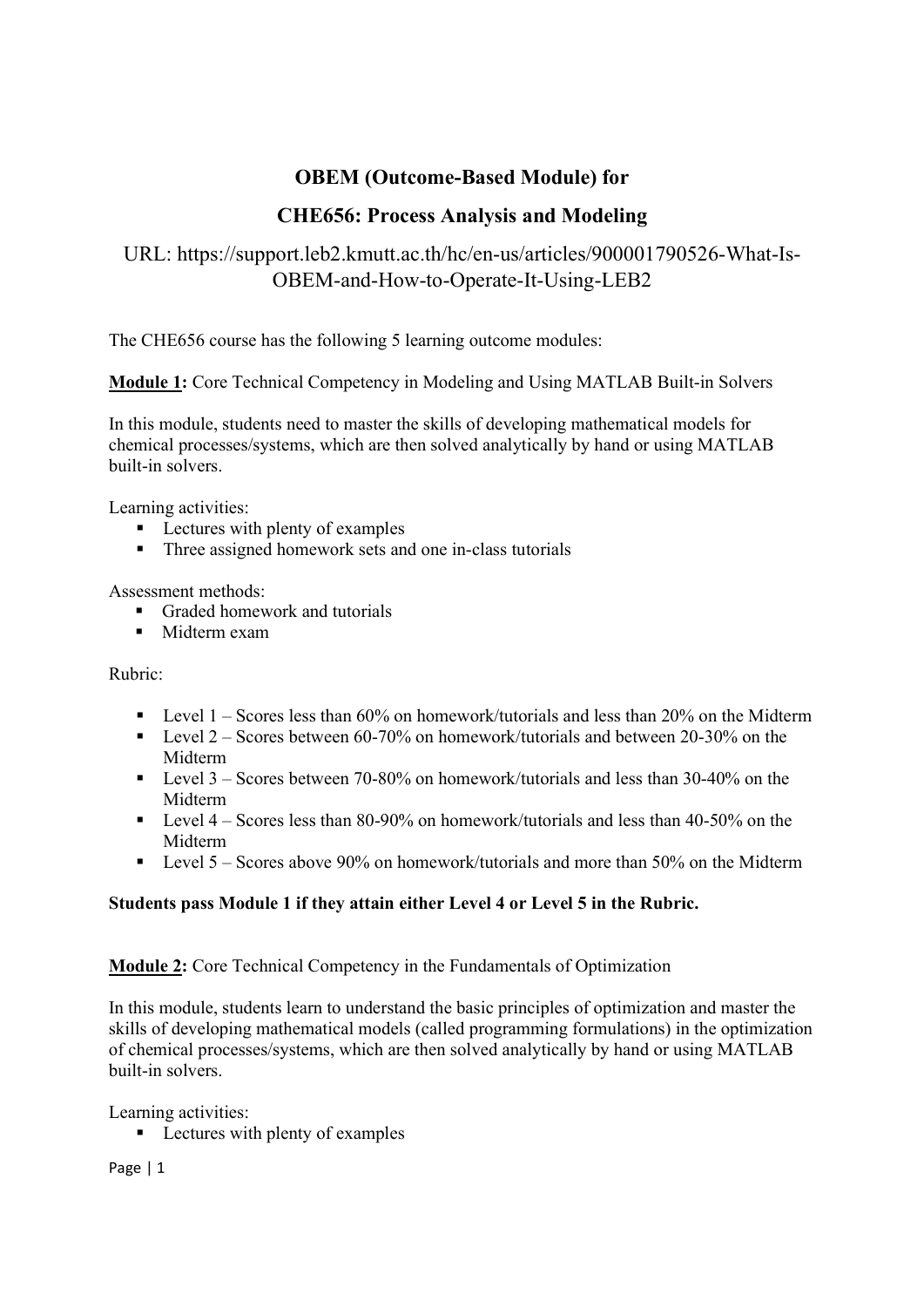Five assigned homework sets and one in-class tutorials

Assessment methods:

- Graded homework and tutorials
- $\blacksquare$  Final exam

Rubric:

- **Level 1** Scores less than 60% on homework/tutorials and less than 20% on the Final Exam
- Evel 2 Scores between 60-70% on homework/tutorials and between 20-30% on the Final Exam
- Evel  $3 -$  Scores between 70-80% on homework/tutorials and less than 30-40% on the Final Exam
- Evel  $4 -$  Scores less than 80-90% on homework/tutorials and less than 40-50% on the Final Exam
- Evel 5 Scores above 90% on homework/tutorials and more than 50% on the Final Exam

### Students pass Module 2 if they attain either Level 4 or Level 5 in the Rubric.

Module 3: Development of Soft Skills and Problem-solving skills via PBL or Design Projects

In this module, students will be trained to acquire soft skills and problem-solving skills via design projects:

- 1. Critical and problem-solving skills
- 2. Oral presentation in the form of 5 scheduled presentations
- 3. Presentation slides and technical writing in the form of a final report

The 3 sets of skill can be classified as learning sub-modules as follows:

Module 3.1: Critical and problem-solving skills

Learning activities:

- Study given problem statement of the design projects and assigned papers
- Search the Internet for additional information and related papers
- Use process simulator ASPEN Plus or perform coding in MATLAB

Assessment methods:

- via technical contents and accuracy in the oral presentations
- Via a final report

Module 3.2: Oral presentation

Learning activities:

Page | 2